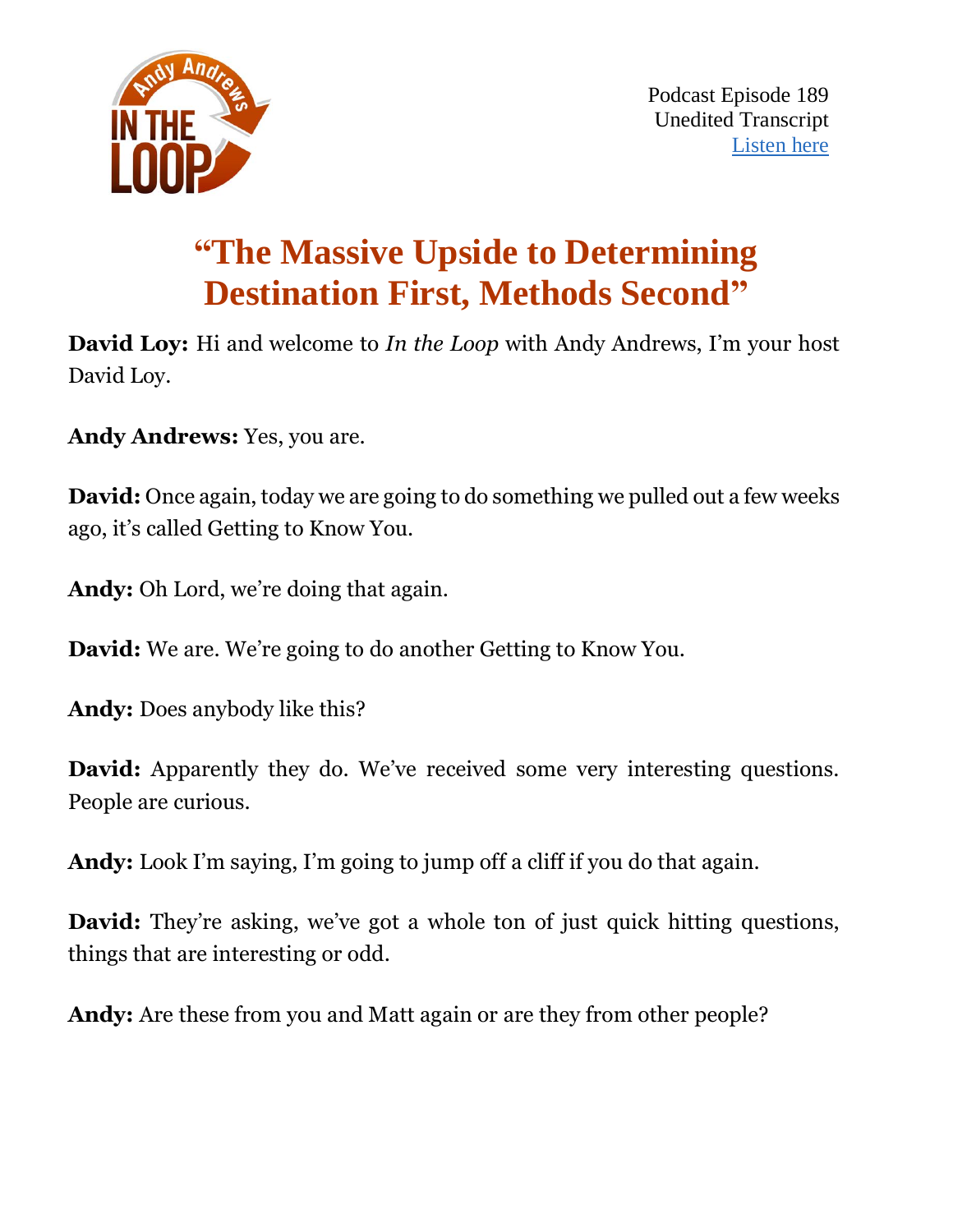**David:** Other people. We've got the ball rolling but other people are helping us out now.

**Andy:** So basically, you got in there but other people are piling on now.

**David:** They are, they're jumping on board on this train but we are running with it. So I'm just going to start asking questions, you give us answer. If it's a quick answer, I'll ask another question. If it's got a story behind, that's fine. You just say what's on your mind. That's a dangerous thing actually, I'm giving you, just card blanche, you say whatever pops into that amazing brain of yours. Is that ok?

**Andy:** Was that one of your questions? Is that ok?

**David:** That's the first question.

**Andy:** The answer is, I suppose.

**David:** What choice do you have. Here we go, ok, Andy what was your first thought when you woke up today?

**Andy:** My first thought when I woke up today was, I know what it was. My first thought when I woke up today was, thank you Lord. I did, I said, thank you Lord. And I just kind of said that like that too.

**David:** Is that a regular first thought?

**Andy:** Sometimes. I get up and say, thank you Lord, I'm here again. And I'll just tell you, I don't really necessarily feel that way when I wake up.

**David:** But you say it anyway.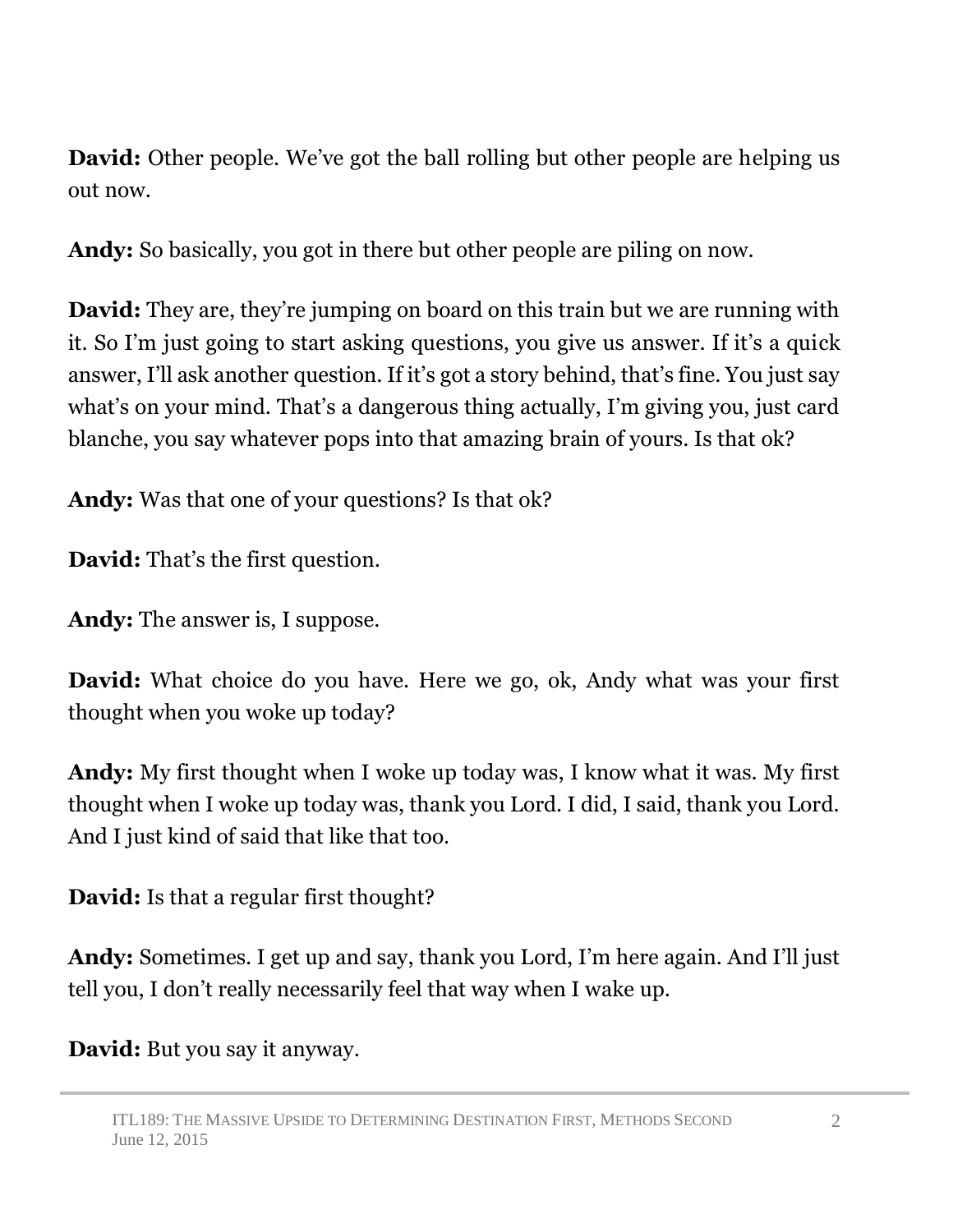**Andy:** And I say it. And a lot of times I say it like that. Sometimes I'll get up and my first thing I'll do, I'll say Zeke, because it makes me laugh. How you doing?

**David:** You're saying that to yourself?

**Andy:** Yeah.

**David:** Of course.

**Andy:** Sometimes I'll go into mirror and I'll make a face and go, how you're doing? Because I struggle waking up.

**David:** I do too sometimes.

**Andy:** But I want to get happy quickly and get up quickly and up quickly, so a lot of times I'll say, thank you Lord, good morning. How you're doing?

**David:** Alright, next question, what question do you hate to answer?

**Andy:** That one right there. I actually do have a question I really hate because if you do, like radio interviews or television interviews, and I really hated on television because I can't go into the hysterics physically that I go into on the radio. Most of my radio interviews are, you know, generally they're from my office. I'm by myself and I'm on the phone, doing radio interview and somebody ask me this particular question, I'll like make a face or jerk my head around or raise my fist. You know what it is? Here's what it is? Andy will you tell us about yourself? I hate that. Because number one, I mean, there's nothing more boring, more aggravating than telling about yourself. And then the other part is, look,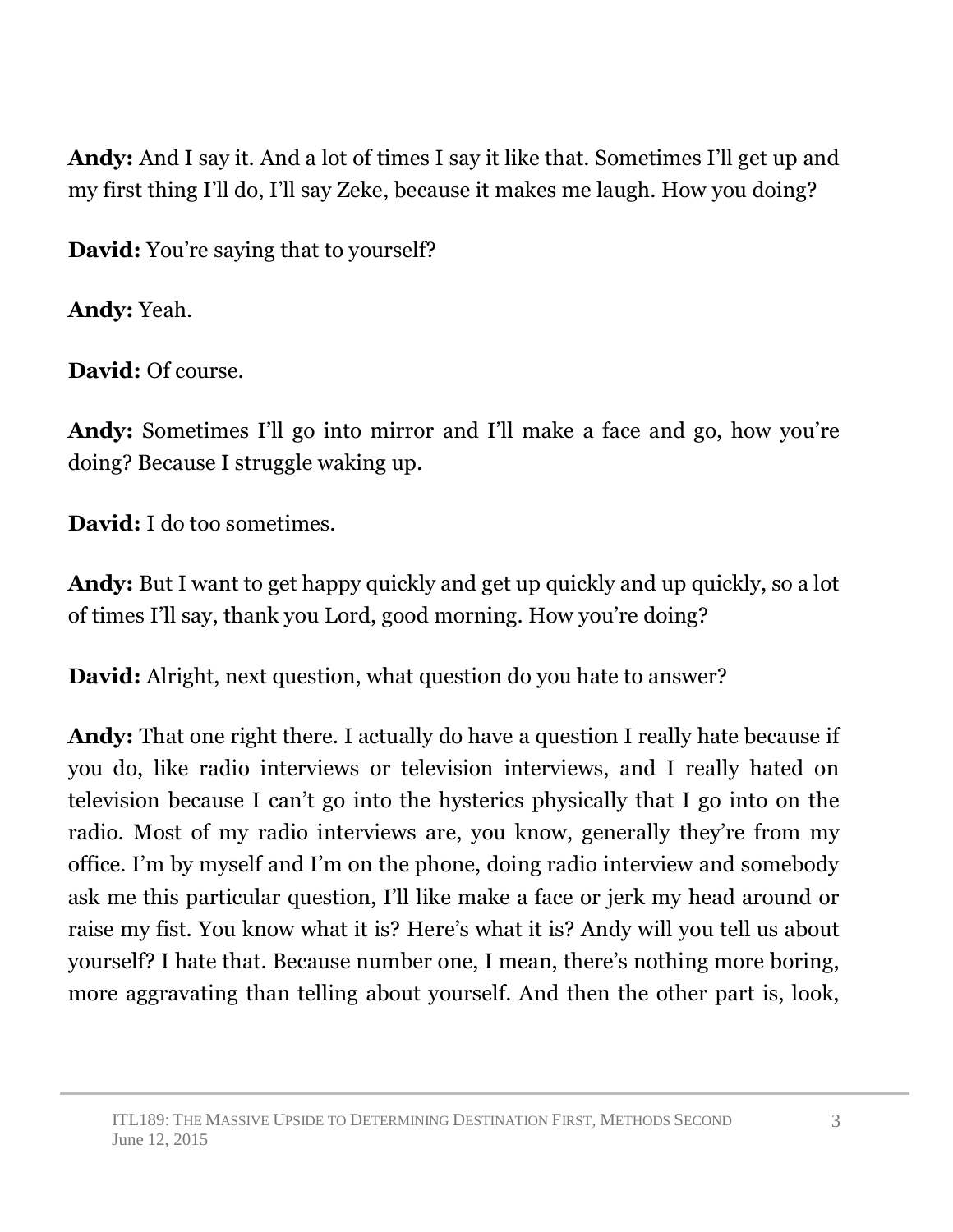you're on a radio, you're the host of the show, you're on a television, and if, why am I here?

**David:** And that's the best question you can come up with.

**Andy:** And that's the best question you can come up with. If you have done the amount of research that would allow you to say, tell me about yourself, that means you ain't done nothing.

**David:** Haven't done anything. Alright, I'm going to surprise you in the future, when we start of one of these episodes, I'm going to kick it off with that question.

**Andy:** I'll come across the table, they'll hear nothing but a scuffle and David whining like a little girl. Well that'll be you and do a bloody bolt…

**David:** Ok, next question. Is there something that you constantly lose at your house?

**Andy:** Everything. I mean,

**David:** And you can't say your mind.

**Andy:** No, no, that's been gone, I quit looking for that years ago. But if you ask my wife that, if you ask Polly that, Polly will say, everything, he loses everything. And I think, it's like, I don't know where my shoes are, where's my shoes, does anybody know where my dark siders are? Anyone know my keys are, where's my phone? Will somebody call my phone? Call my phone please. I hope it's not on silent. I mean, I'm…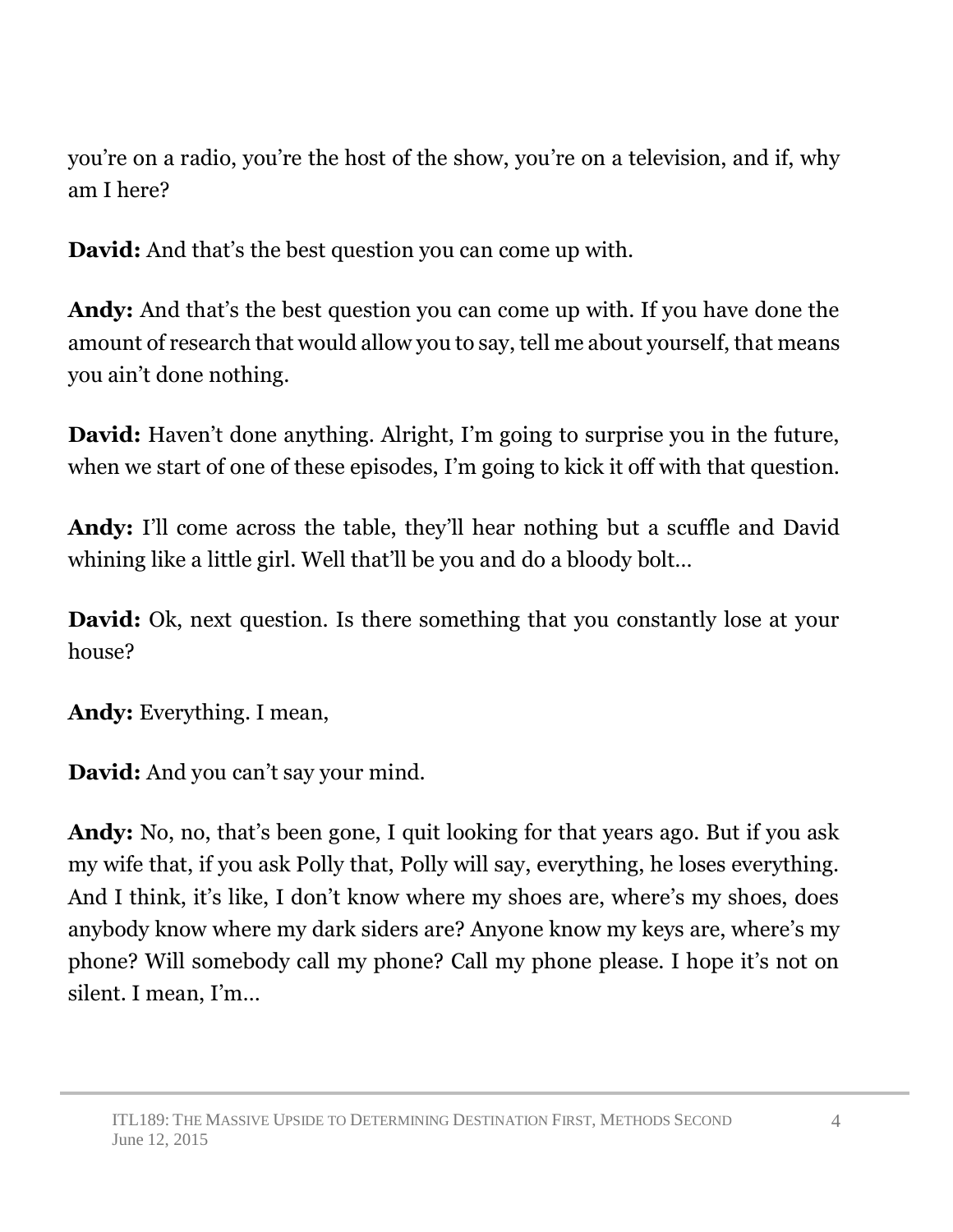**David:** And Polly's just rolling her eyes every time.

**Andy:** Yeah, I'm the worst.

**David:** Ok, next question. Have you ever been pulled over by a cop?

**Andy:** Uh, uh yeah. Yeah I am.

**David:** Ok, I'm not gonna allow, you can't do one-word answer on that. You answered pretty defendant, it sounds like you've been pulled over several times.

**Andy:** Well don't make it sound like, you know, I'm a wanted criminal or anything, or that they're watching for me when I pull out of the drive way. You know, I don't know, I've probably been pulled over the normal amount for a 55 year-old human being, how about that?

**David:** Ok, do you want to elaborate on any memories that stand out, one you think of being pulled over.

**Andy:** There is definitely one that stands out and it's…

**David:** Can you tell it on a podcast?

**Andy:** Yeah, yeah, I can tell it. Because I remember being, I could see how somebody might look at me occasionally and wonder if I'm drunk. I can see that. I mean, I don't get drunk but I could see how somebody could look at me and wonder if I might be. And it was late, late at night, and I was in a rental car and driving into a town and looking for, and this was before, you know, all the cars had GPS, before we had cell phones or anything like that, that you could get those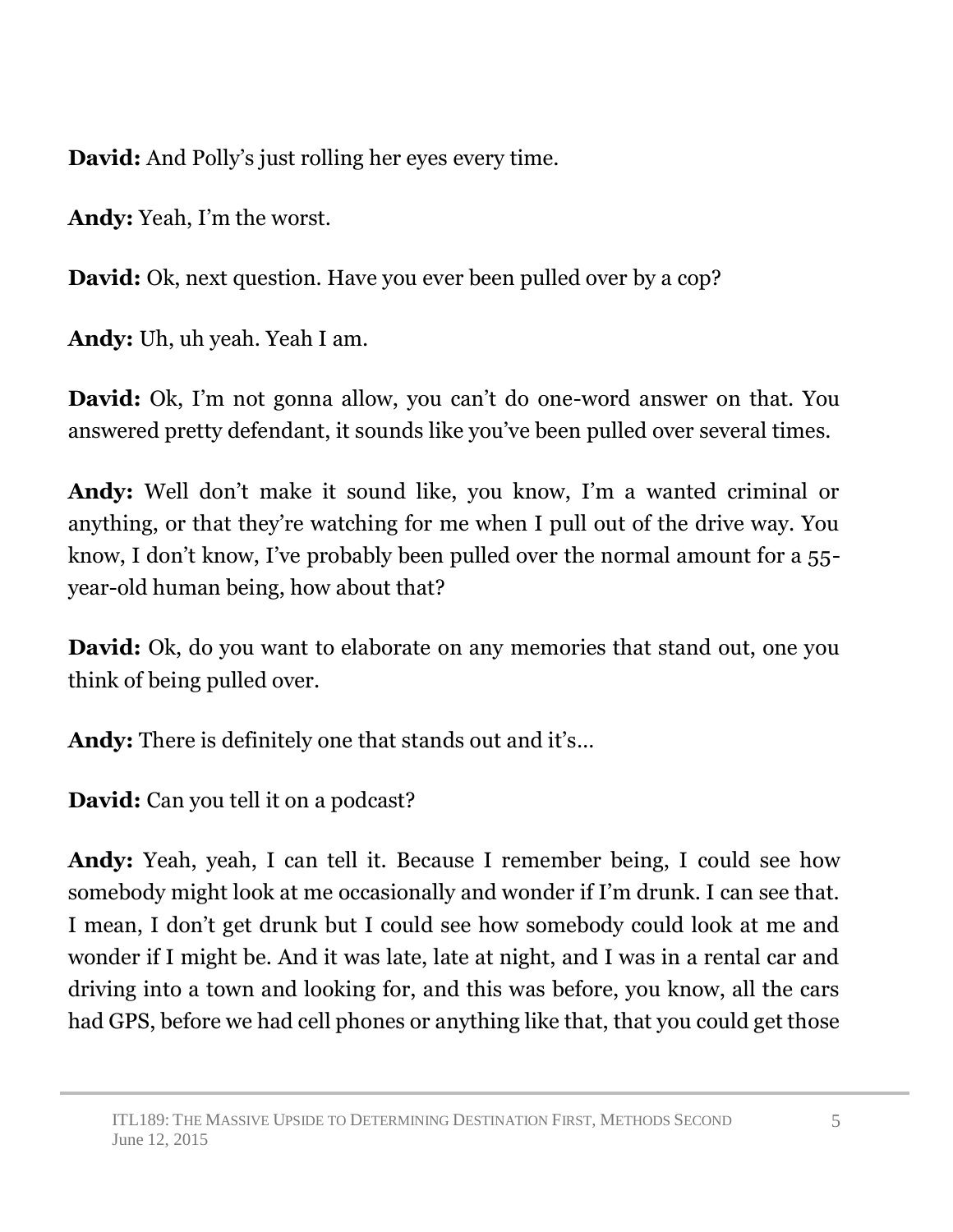kind of directions or that you could call somebody from your car and ask directions. And it was late at night and I was looking for addresses, I didn't know where I was, and I'm looking up at addresses and trying to lean out toward the other side and look. And I had the light on in the car. It's probably one o'clock in the morning. And I had the light on in the car because I had a map in my lap. And so I guess the policeman could see me like going slow and then speeding up and then leaning over to look up.

**David:** And the car is kind of drifting to each side that you lean in.

**Andy:** Yeah, I guess, because nobody was not on the road so I guess maybe I did look drunk. But anyway, he pulls me over and he said, your license and all like that. And then he says, step outside of the car. Now I'm like, wow there,

**David:** This just got serious.

**Andy:** I said, really. He said, yes, step outside of the car please. I need to give you a field sobriety test, that's what he said. I'm like, really? Alright, so I get out and he says, would you say your ABC's. And man, when he said, will you say your ABC's, I thought, I haven't said this in years, I hope I can do it. And then I broke out in just cold sweat because I'm like, oh no, because I'm thinking, I'm not sure I can do it without the song, you know. And so I'm like, oh no. And so I knew I'm pretty much screwed up so I did, I said, A B C D E F G, I did the song. H I J K L M N O P, and Q R S T U V and I'm seeing him kind of smirk, you know. W X Y and Z. And then that thing took over and I couldn't help myself. And I looked at him and I said, now I've said my ABC's tell me what you think of me. And he laughed and let me go. But it was a very weird moment.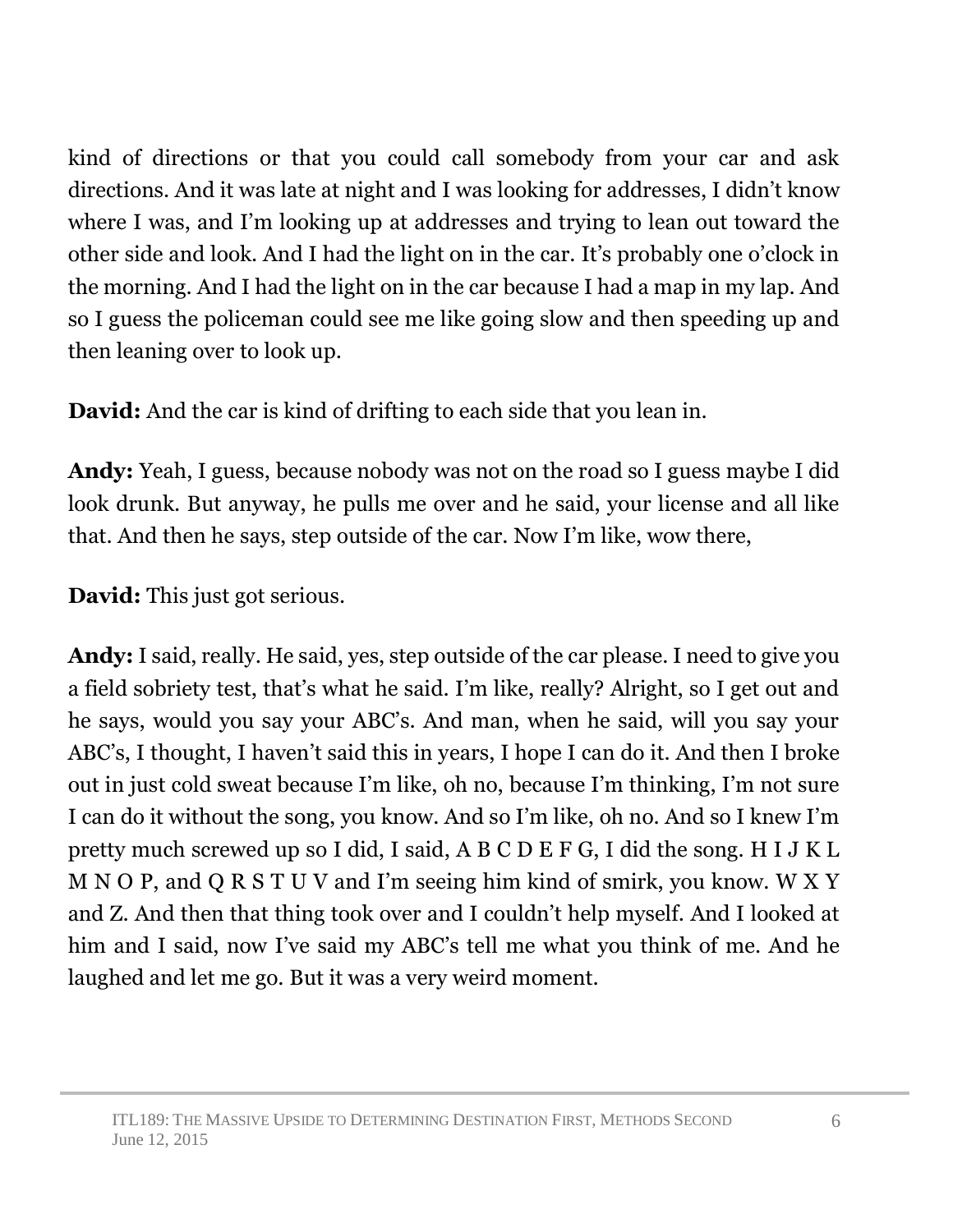**David:** That is so funny. That's bizarre. Ok, next question. What is your favorite knock, knock joke?

**Andy:** I have one, knock, knock.

**David:** Who's there?

**Andy:** Dwayne.

**David:** Dwayne who?

**Andy:** Dwayne the Bathtub, I'm dwauning. That is my favorite and I'll tell you why. Because when the boys were very, very little, we would all take a bath together. You know, Polly had this big tub and we'll all be in a bathtub together. And so I would say, knock, knock, who's there? And I say, Dwayne. They say, Dwayne who? I say, Dwayne the bathtub, I'm dwauning. And they would just laugh and laugh and laugh. And it was like two years later that Austin told me, he said, and now, Austin's like about seven at this point, he says, hey dad, you know that joke, Dwayne the bathtub, I'm dwauning. I said, right. He said, you know, I always laughed to that but I just understood it. Really, all that time, he laugh and laugh and he just got that.

**David:** As a comedian, that must make you feel good that it was your delivery not the concept.

**Andy:** It was the delivery baby and what a great audience those kids were.

**David:** Ok, here's another great question. I love this one. If you had to be trapped in a TV show for a month, what would it be? And before you answer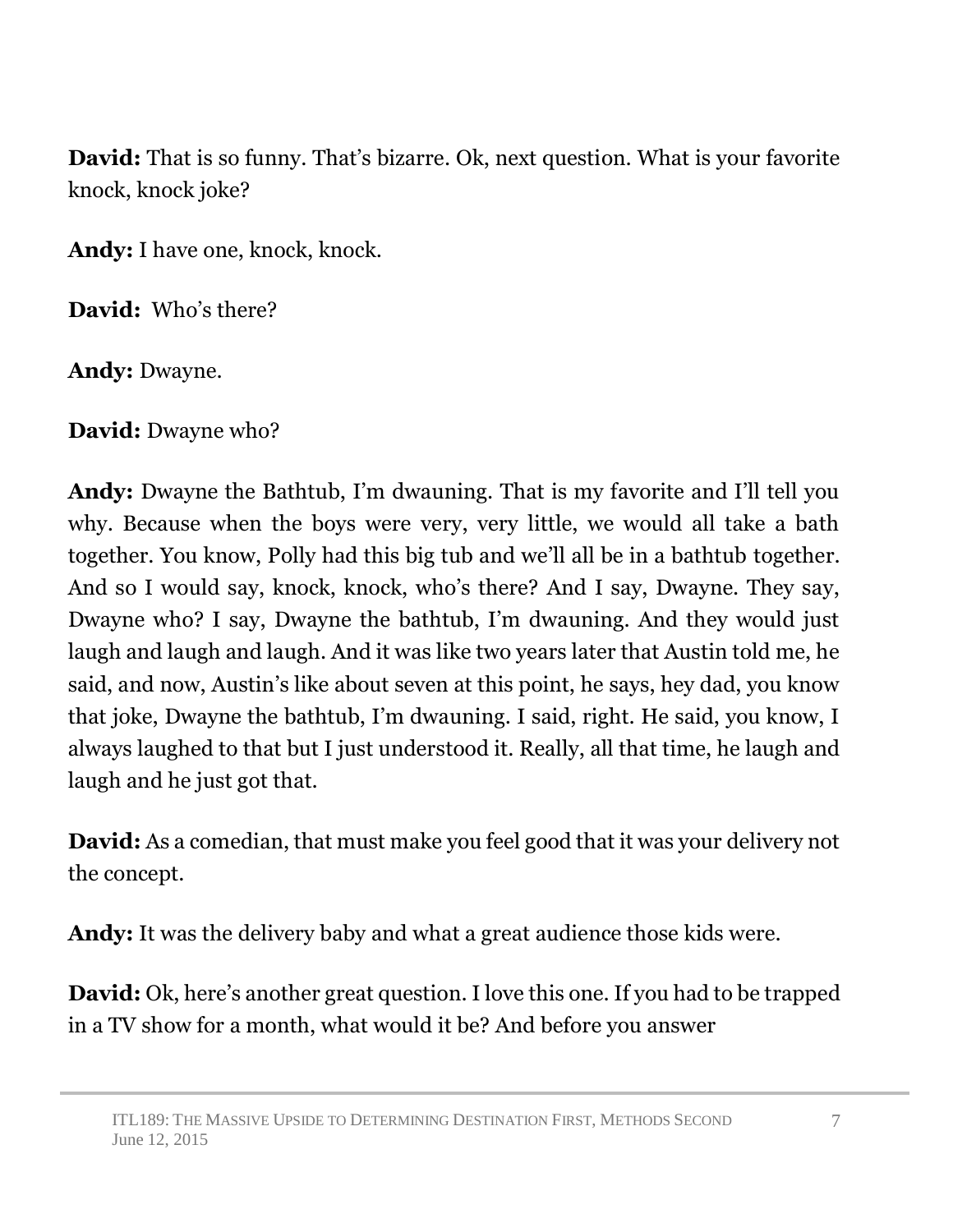**Andy:** Andy Griffith show.

**David:** No, that no. Remember there were certain questions where you, Jesus is not an option, well in this question, the Andy Griffith show is not an option. We need something beyond that because we all know that would be your number one choice. But after Andy Griffith, if you had to be trapped in a TV show, for a month, what would it be?

**Andy:** Hmm, let's see, now I've got to think. Ok, I'll tell you, this will surprise you, ok. A modern show would be Big Bang Theory.

# **David:** Really?

**Andy:** Yeah, I just think that is a well written, well casted show.

## **David:** Ok.

**Andy:** They talk about sex too much but it's still, it's a very well written show. And maybe they wouldn't talk about sex too much if the boys didn't think that was such a funny show and I kind of cram sometimes. But that is very well written show. I don't know if you seen it. But this is the answer that will surprise you and that would be Green Acres.

# **David:** Green Acres.

**Andy:** Yeah, and you know, I'll tell you, that show, that show is a lot smarter than most people thought. And really then I thought then. Because I want to tell you what happened in that show because everybody thought it's just a bunch of idiots there, in this town, Hooterville or wherever they lived. But if you watch that show,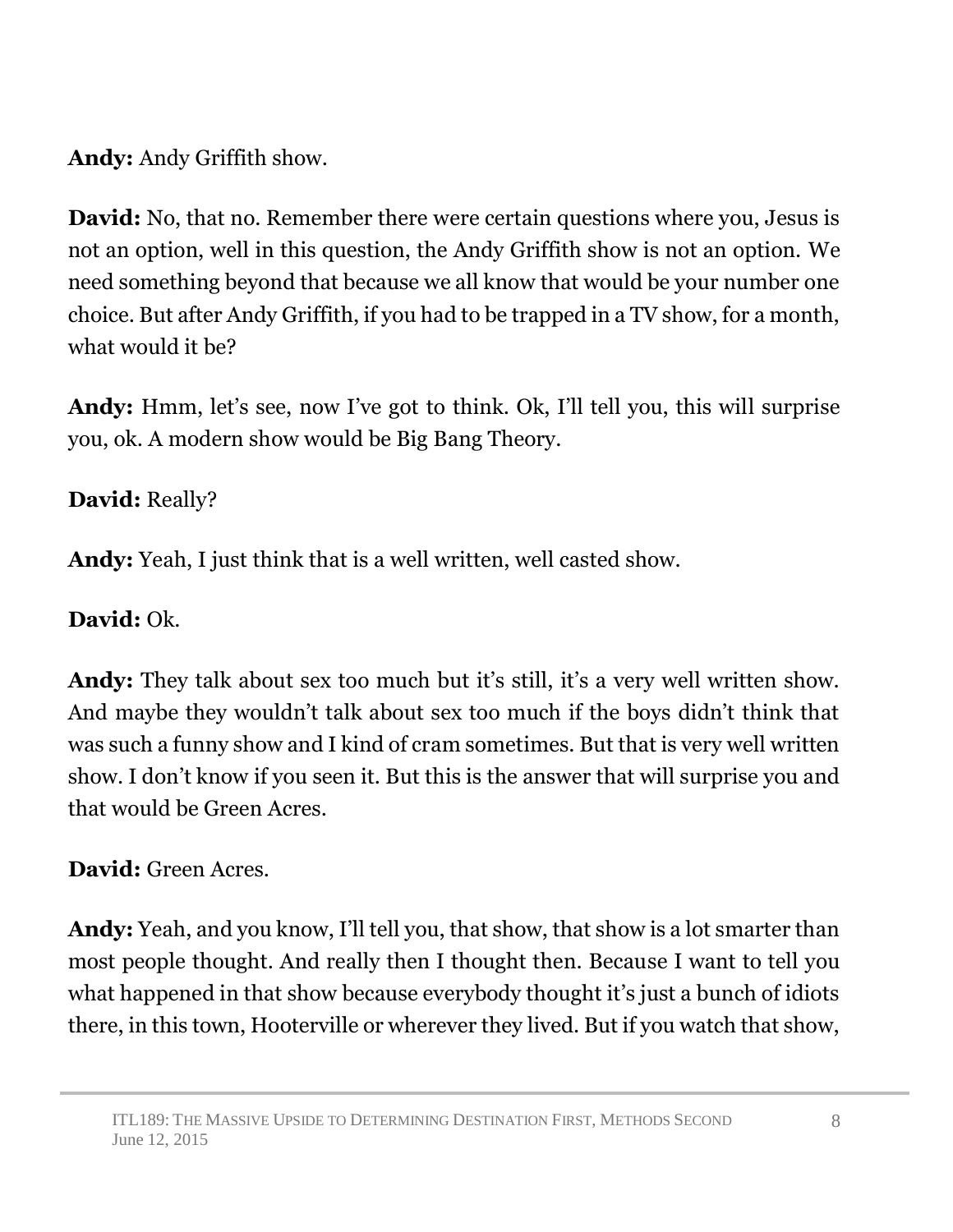the writers, they, you talk about very tongue and cheek. Because here's Oliver Douglas right, the lawyer from the big city that marries and he wants to go back to farm living and that kind of stuff. Right, so he moves to this town, Hooterville, I think it was Hooterville, moved to this town, everybody in this town is insane. Every one of them, including his wife.

**David:** I was gonna say, she's in there too.

**Andy:** Everybody is nuts but him. He's the only person and he looks at everybody like, you're just out of your mind, you know. And so, I remember this one show that Oliver and Lisa were going to go to Washington DC. So as they're getting ready, you know, they see Ebb and Ebb, Mr. Douglas, make sure when you get to Washington DC, make sure you see the Eiffel Tower. And he's like, Ebb, the Eiffel Tower is in Paris. And so then they see the county agent Mr. Kimball, remember the guy that go, nice day, nice day, a few clouds, not a few clouds, a lot of clouds. Dark clouds, kind of grey, remember that Mr. Kimball? And so he said, hey when you get to Washington, send me a postcard from the Eiffel Tower. And he says, Mr. Kimball, the Eiffel Tower is in Paris. And then the guy, remember the guy, Mr. Douglas, for only 4 000 dollars you can have this coconut hair escape ladder. When you get to Washington, would you take a picture of the Eiffel Tower for? And he said, oh the Eiffel Tower. So everybody would say that. And so at the very end of the show, they walk into the suite in Washington DC, he's got his business and he goes and he opens one of the curtains and he does a double take and he looks out, and there's the Eiffel Tower. You know, I just thought, I thought it was great that the whole, all these people were insane except him and many times they turned out to be right.

**David:** And he's the insane one.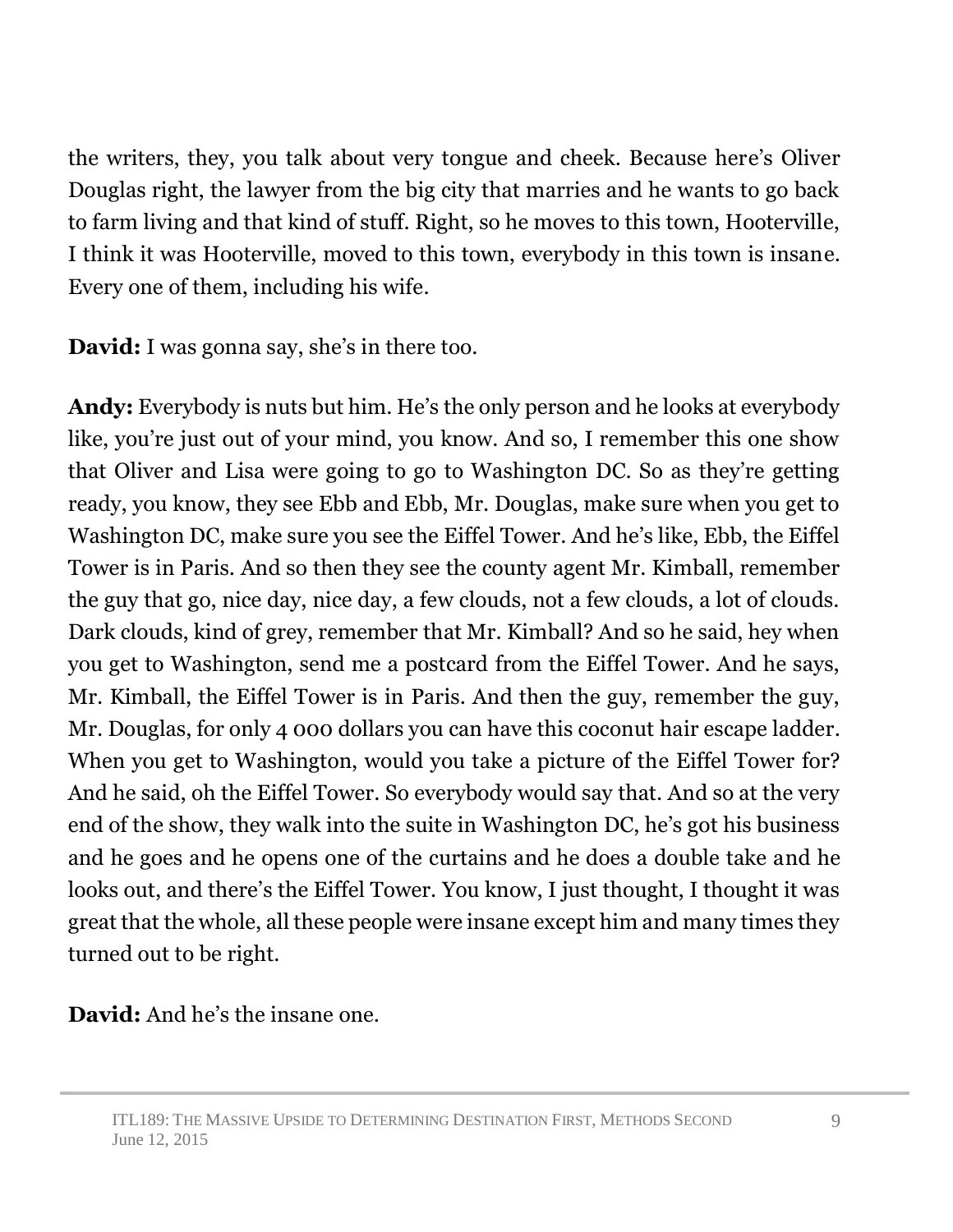## **Andy:** Yes.

**David:** That's funny. You're right, that is a surprising answer. I wouldn't not have thought Green Acres. Ok, next question, we'll wind down here in a few minutes. What is your favorite movie?

**Andy:** I think we wind down a few minutes ago.

**David:** What is your favorite movie right now? I know you've got tons of them but today, right now, what's your favorite movie?

**Andy:** Princess Bride.

**David:** Princess Bride, ok.

**Andy:** I just love, I love that movie.

**David:** It is great. And classic for so many people.

**Andy:** I saw someone the other day that said, most famous one word lines from movies and one of the one word lines from Princess Bride was, in that top ten, and it was inconceivable.

**David:** Inconceivable, with the little list. Ok, what's your favorite line from a movie right now?

**Andy:** Oh it would be that, because I love, *Hello, my name is Inigo Montoya, you killed my father, prepare to die.*

**David:** Old Mandy Patinkin.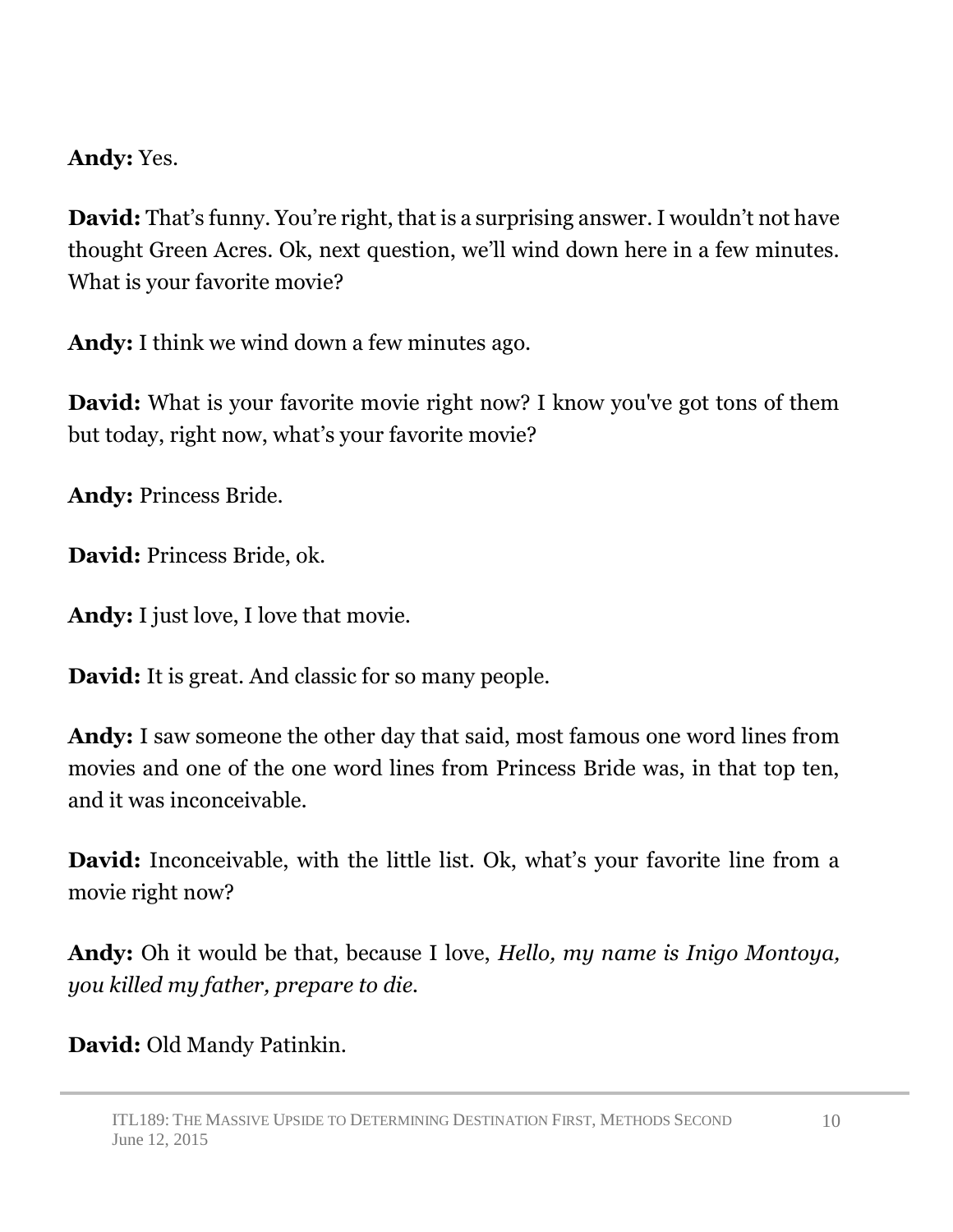**Andy:** Yeah. And the boys and I, we love that. Polly loves that movie too. *Have fun starving the castle*. And we watch that, and Austin loves the line where they're right in the middle of the sword fight, and Indigo Montoya has told the dread pirate Roberts that, *I'm sorry to have to kill you* and he said, *I'm sorry to have to die*. Said, *you seem like such a nice fellow.* So they're doing this great sword fight and at one point the dread pirate Roberts, they're talking and Indigo Montoya says, *I have a secret to tell you*, *I am not left handed*. And he switches the thing. And dread pirate Roberts says, *I also have a secret*, *I too am not left handed*. And so they, and then the dread pirate Roberts does this amazing thing and all of a sudden, you know, Inigo Montoya is like a little surprised at how good this guy does and he flips over backwards, and Austin loves this line, and he will say, Austin will say this to me a lot, because at this point, Inigo Montoya looks to him and goes, *who are you*? *Who are you*? *You're not the one I thought*. *Who are you?* Sometimes we will be doing something and Austin looks and said, who are you?

**David:** That's great and a classic movie. That's fantastic. Ok, let's see, one more question and then we'll wind down here.

**Andy:** As you wish. I thought I throw that one in.

**David:** *As you wish*, yes. Ok, the best meal you ever ate was? And you can say the food that you ate or you can say the location where you ate it or you can say both.

**Andy:** You know, there's a lot best meals, food wise at our house. We just have a great time eating together and we cook out, and we cook in. You know, I'll make chicken dumplings for birthdays and Polly does just great spaghetti, we just do it regularly. But there is a location that we went, there's a place, and boy this sounds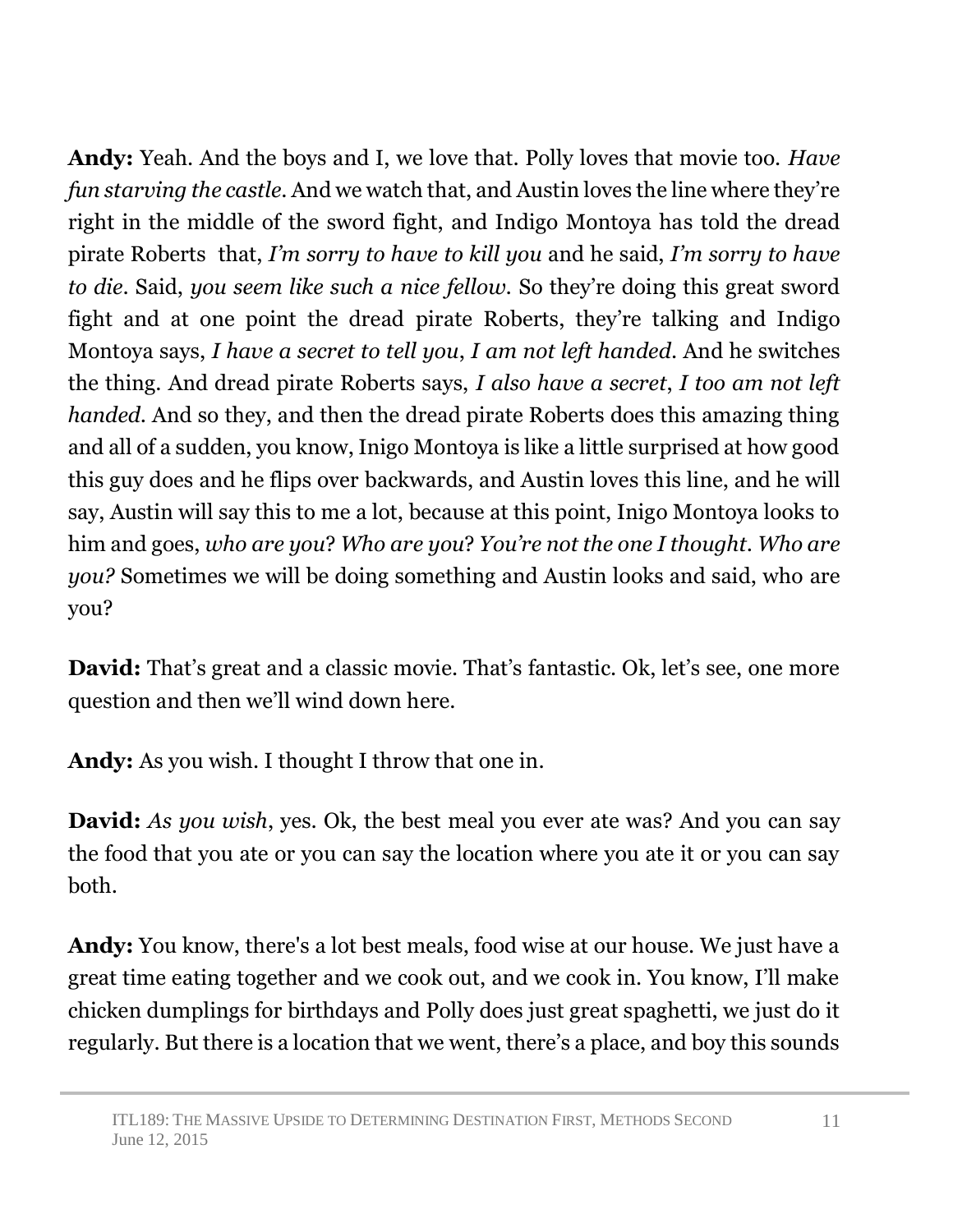like a snobby thing but we were in Florence, Italy. And there were four couples that went and we ate in a place called Peolle's. Sounded kind of like Polly's. But we ate at this place called Peolle's. And it was amazing because, and the food was really good too, the food was really good too. Italian food, which is, kind of, I guess everything in Italy is Italian food. But this place had been, this building had been in existence for 1300 years. It had been a restaurant for 200 years. And our waiter had worked there for 50 years.

**David:** Oh my goodness.

**Andy:** Golly, as long as the food's fresh, we'll stay.

**David:** And it's been in the freezer for 40 years.

**Andy:** That was just amazing. My favorite steak house is in Dothan, Alabama, The Conestoga. My favorite lunch place is Sea-N-Suds, in Gulf Shores, Alabama.

**David:** I know your favorite place to get desert are lemon bars, at the Page & Palette, there in Fairhope. So we got a lot of favorite places we like to eat.

**David:** That's great. Well Andy if you don't mind, this has been fun. We might pick this up and do more of these, getting to know you episodes down the road. So keep sending in this great questions. Email us [intheloop@andyandrews.com.](mailto:intheloop@andyandrews.com) You can even call and leave a voicemail with your favorite question for Andy, something curious that you want to know about him. That number is 1800 726 2639, 1800 726 Andy. And we will try to get to those questions

**Andy:** First question you'll get, why did you guys do that again?